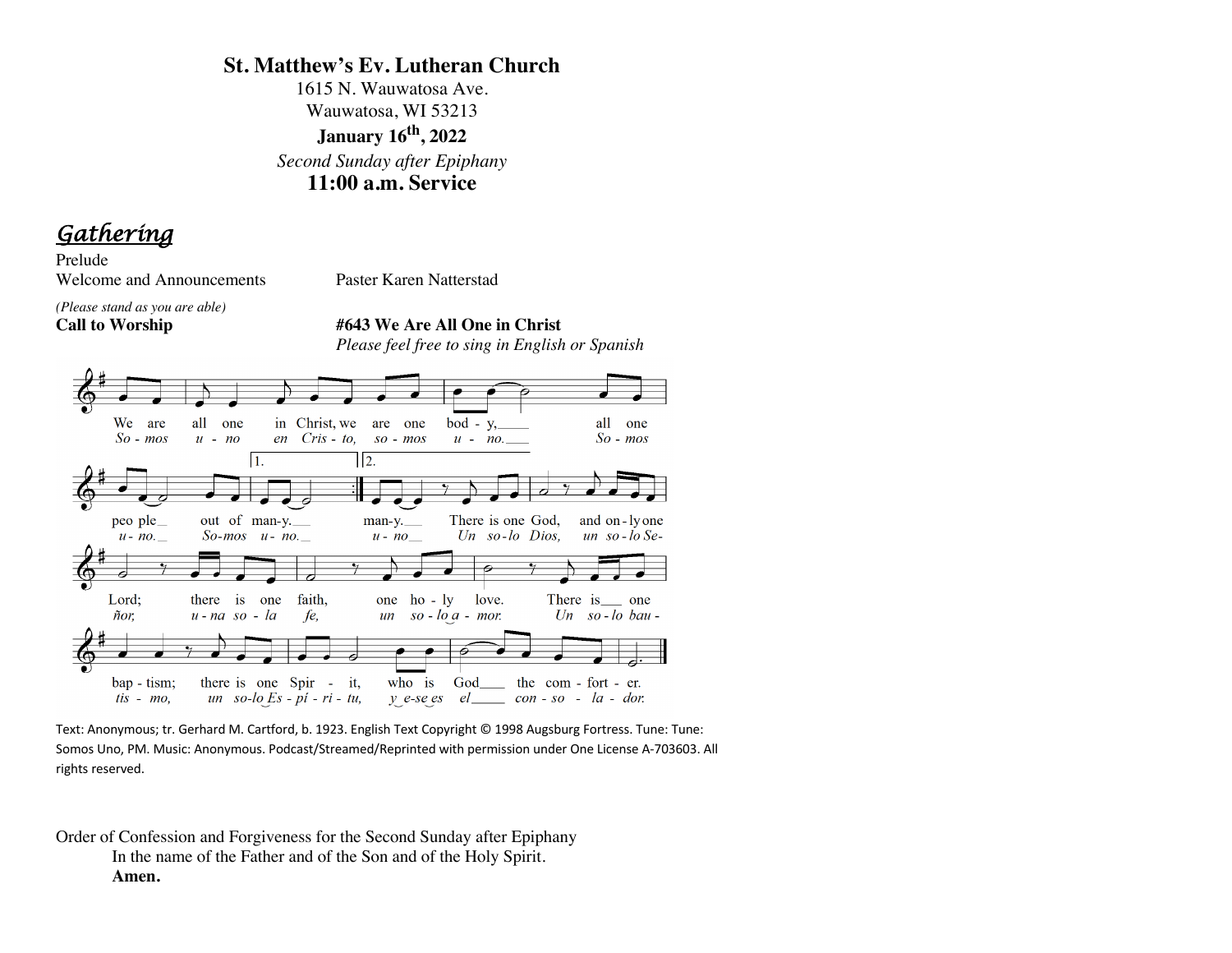If we walk in the light as Jesus was light,

**we have fellowship with one another, and the blood of Jesus Christ, his Son, cleanses us from all sin.**

Jesus Christ performed his first miracle and revealed his glory; the light of the world.

*Silence is kept for reflection.*

Most merciful God,

**We confess that we are in bondage to sin and cannot free ourselves. Our ears are tuned to other voices; our hearts are tempted by their call; we fail to live in union with our Lord. For the sake of your Son, Jesus Christ, have mercy on us. Forgive us, renew us, and let your light shine upon us, so that we may delight in your will and walk in your ways, to the glory of your holy name.**

Even before we knew our need, our God knew us, and called us by our name. In fulfillment of his promises through Abraham and the prophets, God sent his Son, Jesus Christ, to open the way to life through faith. As a called and ordained minister of the Church of Christ, and by his authority, I therefore declare to you the entire forgiveness of all your sins, in the name of the Father, and of the Son and of the Holy Spirit.

**Transform our lives into the fullness of your joy. Within our hearts, and in our lives, let there be your Light of life. Amen.**

Gathering Song **#310 Songs of Thankfulness and Praise**

Litany for the Second Sunday after the Epiphany

At the wedding of Cana, the servants trusted Jesus and did whatever he told them.

**In our lives, may we trust in Jesus as the One who leads us.**

The servants did what Christ commanded,

**and their lives were opened to something new.**

As we serve our Savior,

**he lives in and through us.**

And as we serve our Lord,

**may His blessings be upon us and through us.**

Apostolic Greeting

Arise shine; for the Light has come!

**The glory of the Lord has risen upon us!**

The grace of God that extends to all nations in Christ Jesus through the work of the Holy Spirit be with you all.

**And also with you.**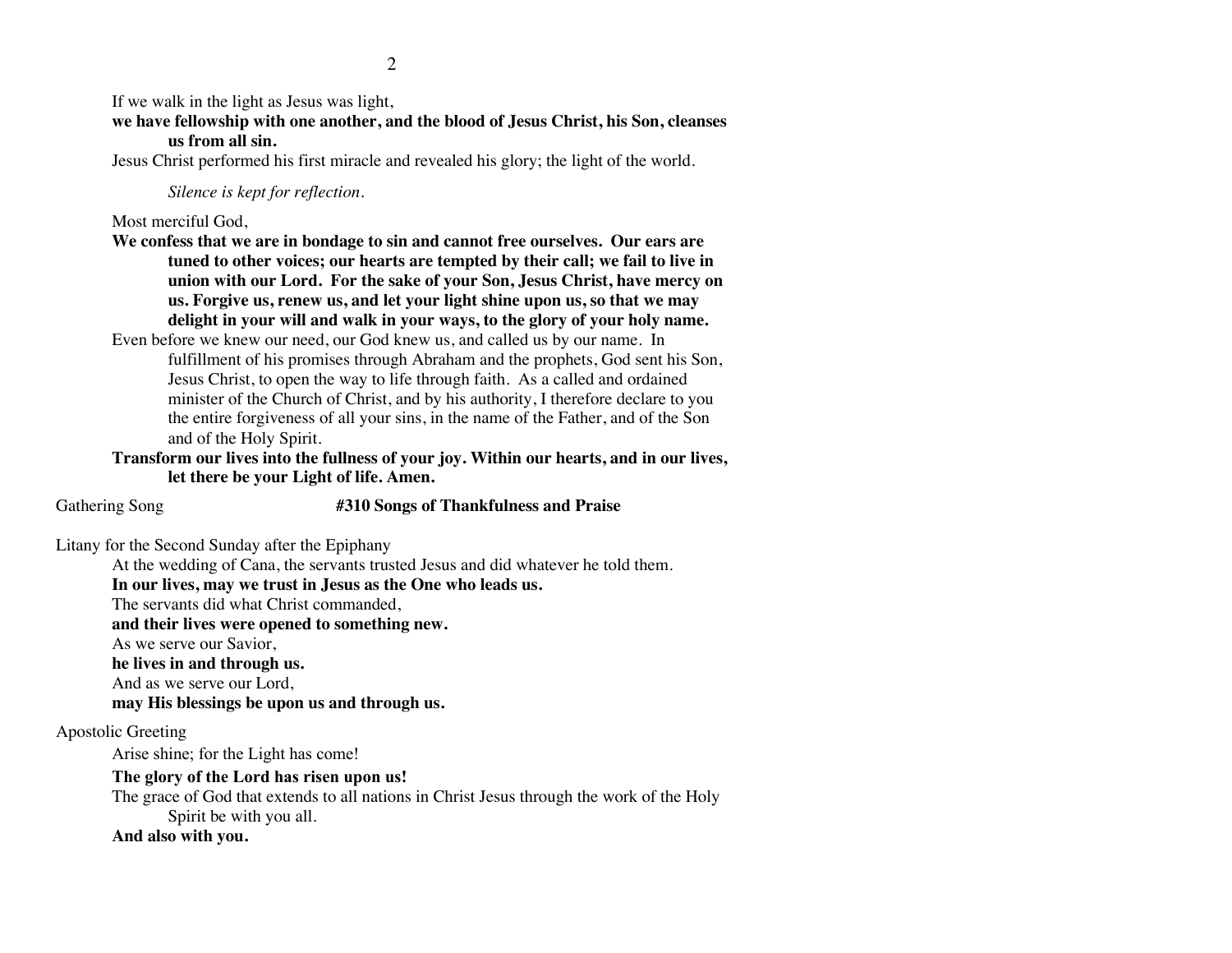Prayer of the Day

Lord God, source of every blessing, you showed forth your glory and led many to faith by the works of your Son, who brought gladness and salvation to his people. Transform us by the Spirit of his love, that we may find our life together in him, Jesus Christ, our Savior and Lord.

#### **Amen.**

*(Please be seated.)*

# *Word*

First Reading Isaiah 62:1-5

*The people's return to Judah after the exile was marred by economic and political troubles. Nevertheless, the prophet declares, Jerusalem and Judah will be restored. God will rejoice over Jerusalem as a bridegroom rejoices over the bride, and the people are called to the celebration.*

Word of God, Word of Life. **Thanks be to God.**

### Psalm Psalm 36:5-10

*We feast upon the abundance of your house, O LORD. (Ps. 36:8)*

Let us read responsively and sing from Psalm 36.



Text: Psalm 36:5. Music: John R. Paradowski. Copyright © 2022. Used by permission. All rights reserved.

Your love, O LORD, reaches to the heavens, and your faithfulness to the clouds. **Your righteousness is like the strong mountains, your justice like the great deep; you save humankind and animals, O LORD.** *Refrain*.

How priceless is your love, O God! All people take refuge under the shadow of your wings.

**They feast upon the abundance of your house; you give them drink from the river of your delights.** 

For with you is the well of life, and in your light we see light.

**Continue your lovingkindness to those who know you, and your favor to those who are true of heart.** *Refrain*.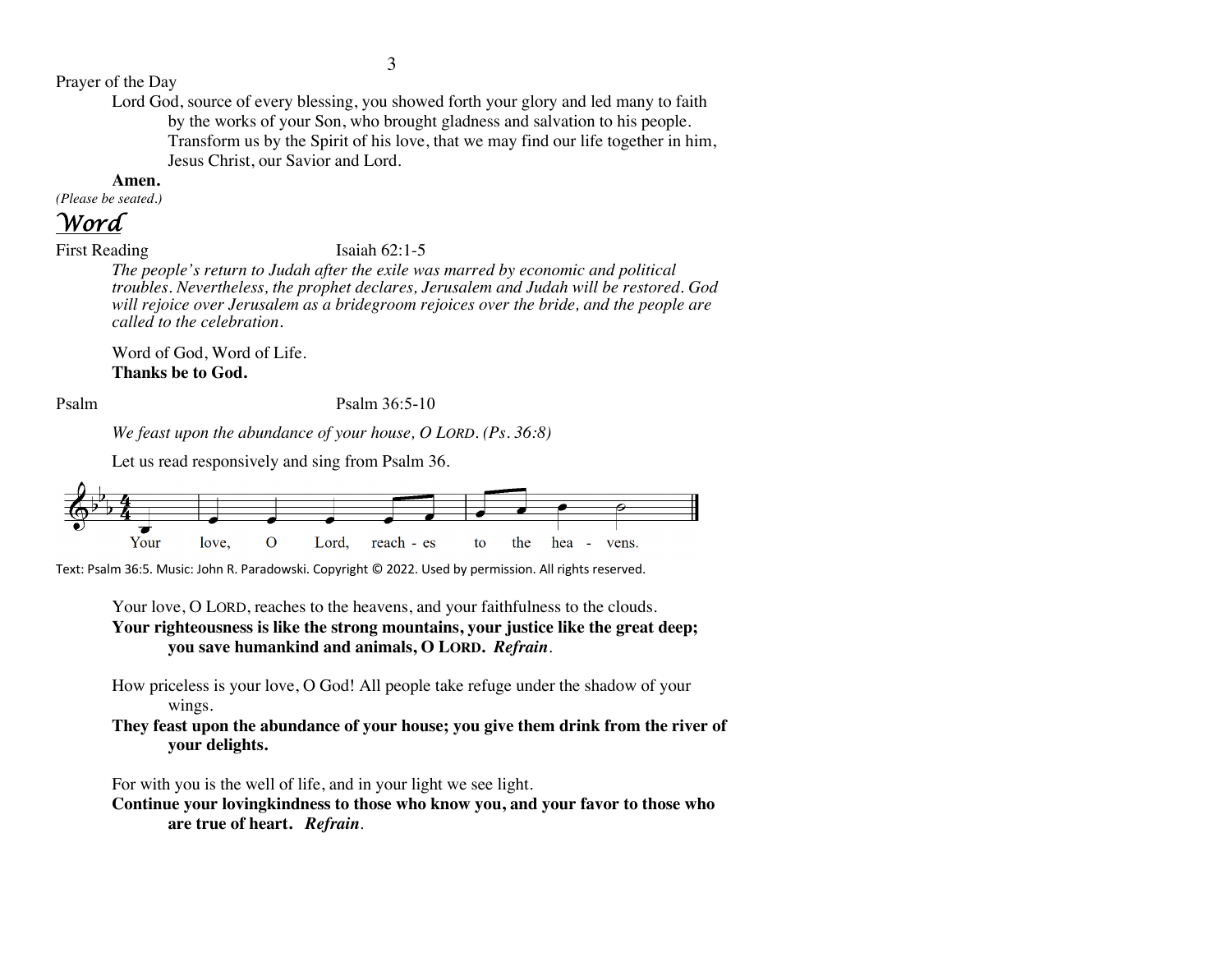Second Reading 1 Corinthians 12:1-11

*The congregation at Corinth experienced division as people were comparing their spiritual gifts, thinking some to be superior to others. Paul invites this fractured community to trust that God's Holy Spirit has gifted them all perfectly for their mission together.*

Word of God, word of life. **Thanks be to God.**

*(Please stand as you are able)*

Gospel Acclamation **Alleluia! Glory Be**



Text: Arden Mead. Text Copyright © 2004. Creative Communication for the Parish. All rights reserved. Used by permission. Music: Conrad Kocher, 1786-1872. Tune: Dix. Meter: 77 77 77

# Gospel John 2:1-11

*Turning water to wine at the wedding at Cana is described as the first of Jesus' signs. Through many such epiphanies, Jesus reveals that he bears God's creative power and joyful presence into the world.*

The holy gospel according to John, the 2nd chapter. **Glory to you, O Lord.**

The Gospel of the Lord for you this day. **Praise to you, O Christ.**

*(Please be seated)*

Sermon Pastor Karen Natterstad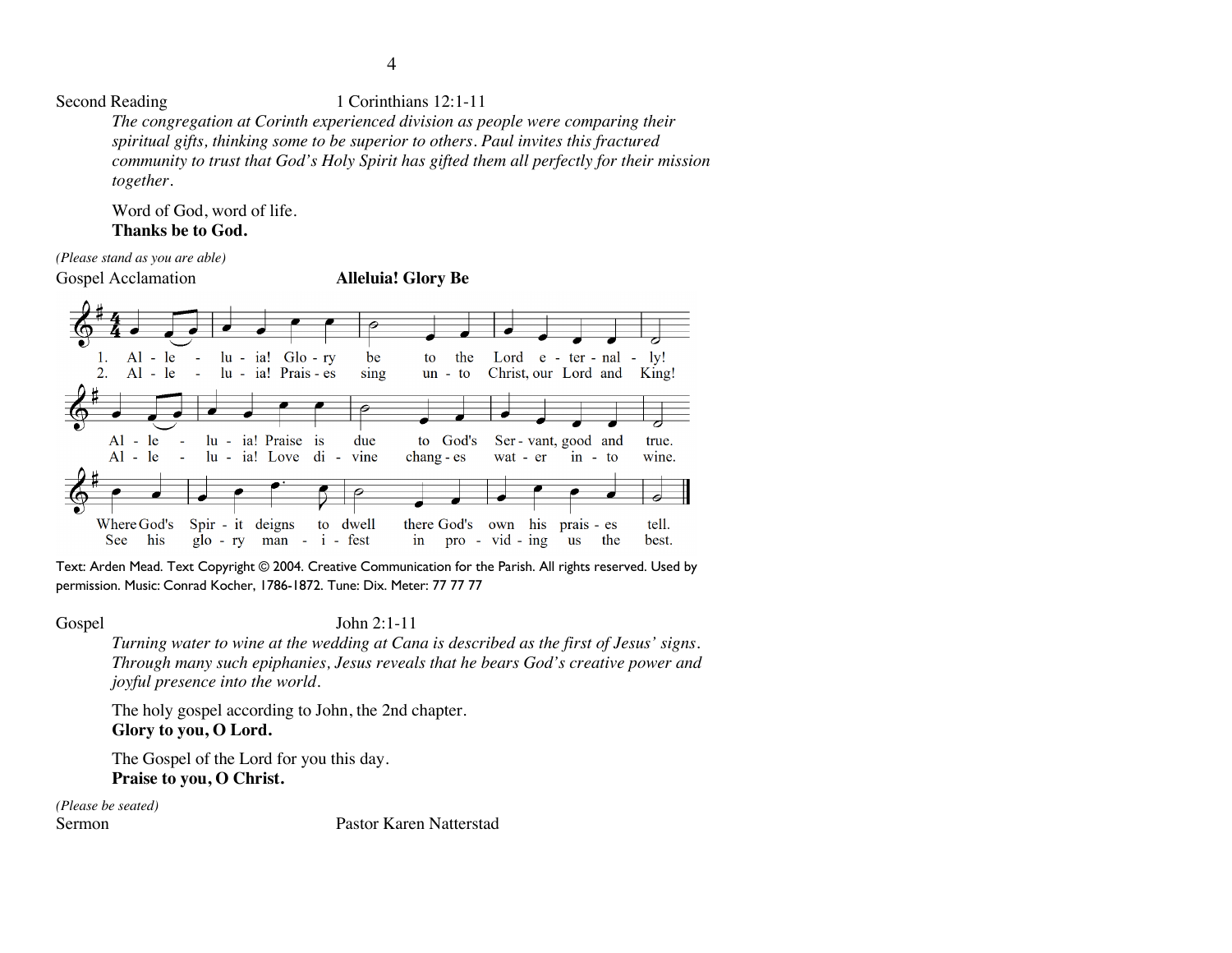*(Please stand as you are able)*

Hymn of the Day **#312 Jesus, Come! For We Invite You** *(Prayer cards will be collected during the Hymn)*

Profession of Faith Nicene Creed **We believe in one God, the Father, the Almighty, maker of heaven and earth, of all that is, seen and unseen. We believe in one Lord, Jesus Christ, the only Son of God, eternally begotten of the Father, God from God, Light from Light, true God from true God, begotten, not made, of one Being with the Father; through him all things were made. For us and for our salvation he came down from heaven, was incarnate of the Holy Spirit and the virgin Mary and became truly human. For our sake he was crucified under Pontius Pilate; he suffered death and was buried. On the third day he rose again in accordance with the scriptures; he ascended into heaven and is seated at the right hand of the Father. He will come again in glory to judge the living and the dead, and his kingdom will have no end. We believe in the Holy Spirit, the Lord, the giver of life, who proceeds from the Father and the Son, who with the Father and the Son is worshiped and glorified, who has spoken through the prophets. We believe in one holy catholic and apostolic church. We acknowledge one baptism for the forgiveness of sins. We look for the resurrection of the dead, and the life of the world to come. Amen.**

*(Please stand as you are able.)*

Prayers of Intercession

The Spirit of the Lord is poured out upon us in abundance; so we are bold to pray for the church, the world, and all that God has made.

…God of grace, **hear our prayer.** 5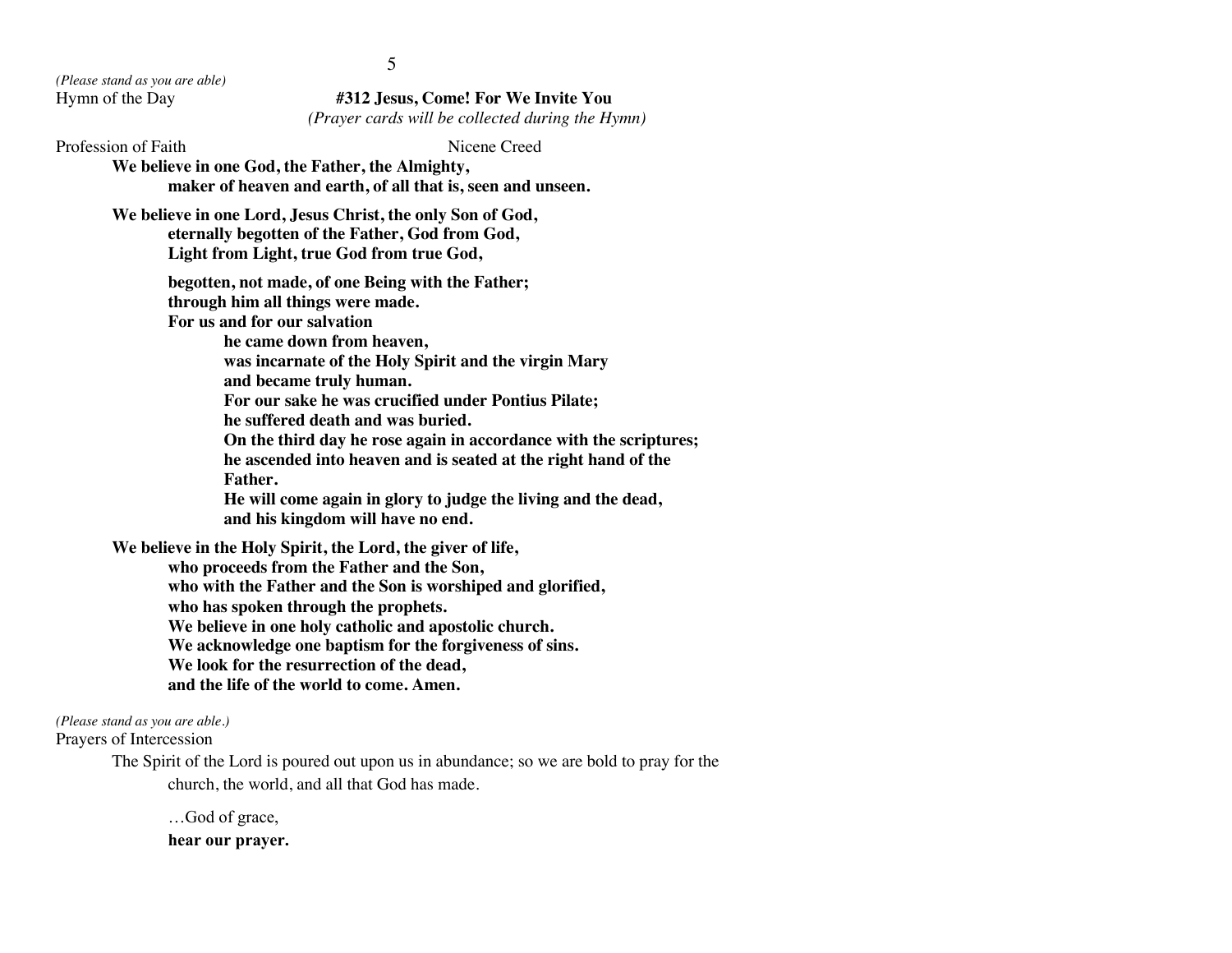Since we have such great hope in your promises, O God, we lift these and all of our prayers to you in confidence and faith; through Jesus Christ our Savior.

**Amen.**

Sharing of the Peace

The peace of the Lord be with you all.

**And also with you.**

*(Please be seated.)*

*Meal*

*(Please be seated)*

Offering Hymn **#773 Precious Lord**

*(Please stand as you are able)*

Offertory Prayer

Blessed are you, O God. You offer us new beginnings and guide us on our journey. **Lead us to your table, nourish us with this heavenly food, and prepare us to carry your love to a hungry world, in the name of Christ our light. Amen.**

Words of Institution

Lord's Prayer

Gathered into one by the Holy Spirit, let us pray as Jesus taught us.

**Our Father in heaven, hallowed be your name, your kingdom come, your will be done, on earth as in heaven. Give us today our daily bread. Forgive us our sins as we forgive those who sin against us. Save us from the time of trial and deliver us from evil. For the kingdom, the power, and the glory are yours, now and forever. Amen.**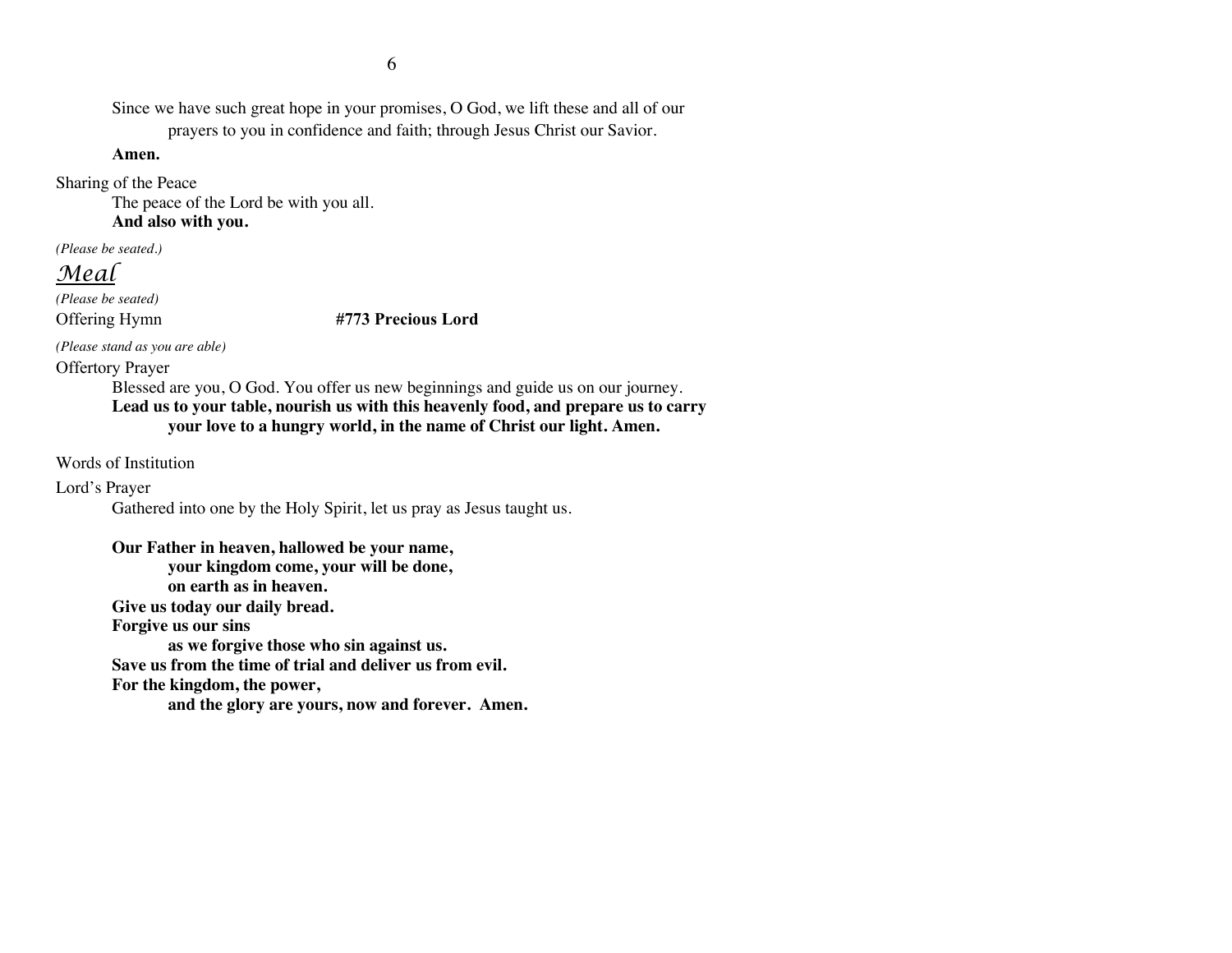Invitation to Communion

Come to God's table.

**There is a place and enough for all.**

The gifts of God for the people of God.

*(Please be seated.)*

Call to Communion **#486 God Extends an Invitation/***Nuestro Padre nos Invita*



Text: Miria T. Kolling; English and Spanish tr. Gerhardt M. Cartford, b. 1923. Spanish & English text copyright © 1998 Augsburg Fortress. Tune: Nuestro Padre. 887 8877. Music: Miria T. Kolling. Arr. © 2006 Augsburg Fortress. Podcast/Streamed/Reprinted with permission under One License A-703603. All rights reserved.

# Communion Hymn **#483 Here Is Bread**

*(Please stand as you are able.)* Communion Response

> May the body of our Lord Jesus Christ strengthen and keep you in His light and grace. **Amen.**

Prayer after Communion

We give you thanks, gracious God, for we have feasted on the abundance of your house. Send us to bring good news and to proclaim your favor to all, strengthened with the richness of your grace in your Son, Jesus Christ.

#### **Amen.**